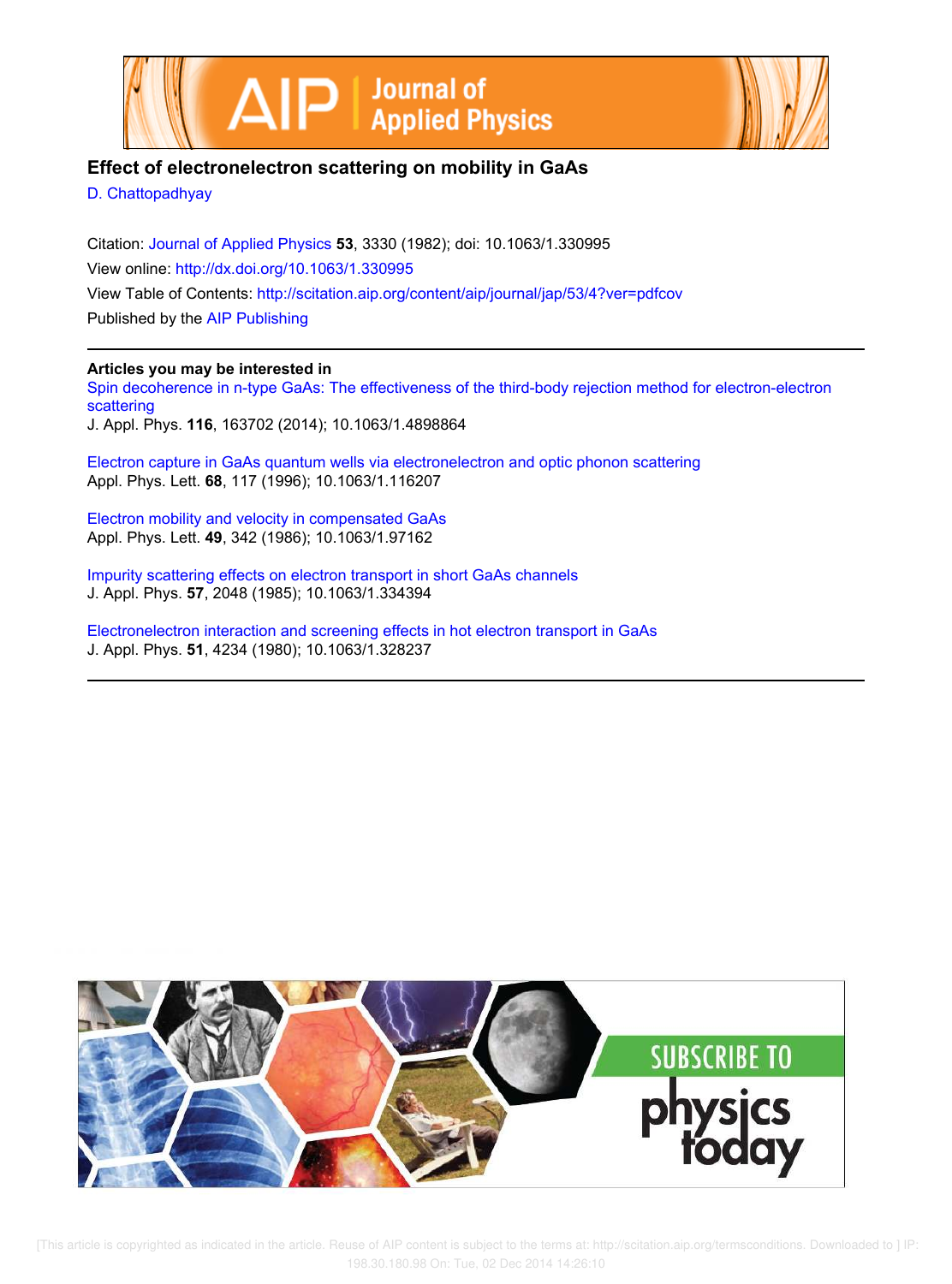## **Effect of electron-electron scattering on mobility in GaAs**

D. Chattopadhyay

*Institute of Radio Physics and Electronics,* 92 *Acharya Prafulla Chandra Road, Calcutta 700 009, India* 

(Received 17 June 1981; accepted for publication 27 October 1981)

The influence of electron-electron scattering on mobility in GaAs is studied over the temperature range 80-300 K using the variation principle. The mobilities limited by both polar optic and ionized impurity scattering are reduced more significantly due to electron-electron scattering than those limited by deformation potential acoustic and by piezoelectric scattering. For a carrier concentration of  $10^{16}$  cm<sup>-3</sup>, the overall mobility is reduced by about 10% at 80 K.

PACS numbers: 72.20.Fr, 72.80.Ey, 82.20.Dp

Considerable progress has been made in recent years towards the accurate calculation of electron mobility in polar semiconductors.<sup>1-3</sup> Values of electron mobility calculated by the incorporation of polar optic, deformation potential acoustic, piezoelectric, and ionized impurity scattering processes agree well with experiments for high purity GaAs samples. However, for GaAs films and most of the impure samples, the calculated values of mobility are much larger than those obtained experimentally.4 To fit the calculated values to the observed values in these cases would require excessively large values of the compensation ratio; such large degrees of compensation are unlikely in view of the photoluminescence experiments<sup>5</sup> and secondary ion mass spectrometric (SIMS) analysis.<sup>6</sup> This discrepancy prompts one to consider the influences of the scattering mechanisms hitherto neglected. The purpose of the present communication is to study the effect of one such scattering mechanism, namely, electron-electron scattering, on the mobility in GaAs. We investigate the effect of electron-electron scattering on the separate mobilities limited by deformation potential acoustic, piezoelectric, polar optic, and ionized impurity modes of scattering together with the effect on the overall mobility when these scattering mechanisms are combined.

Scattering of electrons by each other occurs through the Coulomb interaction between them. The mobility is affected by such scattering characterized by the constraint that the energies and momenta of the electrons are conserved in the scattering. The effect on mobility insignificant in high purity samples where the carrier concentration is low, since electron-electron scattering is infrequent at such concentrations. The effect is also negligible at very large carrier concentrations when the electron distribution is degenerate, since the conservation of energy and momenta near the Fermi surface implies that the electron velocity is practically unaltered upon electron-electron scattering. Electron-electron scattering is thus expected to influence mobility most when the carrier concentration is large in the nondegenerate limit. We choose in this investigation a carrier concentration of 10<sup>16</sup>  $cm<sup>-3</sup>$  which is high enough for the distribution function to be considered nondegenerate over the temperature range of 80-300 K.

We assume a parabolic band structure; this assumption holds well for a large band-gap material like GaAs. The interaction potentials for electron-electron and electron-ionized impurity scattering are taken to be screened Coulomb potentials scaled by the static permittivity of the material. The spatial dependence of the dielectric function is shown<sup>7</sup> to have a negligible effect, and is not considered here. The Born approximation is valid<sup>8</sup> for the carrier concentration and the temperature range considered, and is used to describe the scattering.

Because electron-electron as well as polar optic scattering cannot be treated by relaxation times,<sup>3,9</sup> the variational method<sup>10</sup> is employed in the present calculations. In this approach, the mobility is given by

$$
\mu = \frac{e}{n} \sum_{r=0}^{\infty} C_r \beta_r, \qquad (1)
$$

where e is the electron charge, *n* is the carrier concentration, and

$$
\beta_r = - \frac{4n}{3(\pi)^{1/2}m^*} \Gamma(r + \frac{5}{2}), \qquad (2)
$$

 $m^*$  being the effective mass. The coefficient  $C<sub>r</sub>$  is obtained by solving the set of equations

$$
\sum_{s} \sum_{i} (d_{rs})_i C_s - \beta_r = 0, \tag{3}
$$

where  $i$  denotes the type of scattering mechanism, and

$$
(d_{rs})_i = (d_{sr})_i = \frac{2(2m^*)^{1/2}(k_B T)^{5/2}}{3\pi^2 \hbar^3}
$$

$$
\times \int_0^\infty x^{r+3/2} \mathcal{L}_i(x^s) dx.
$$
 (4)

 $k_{\text{B}}$  is Boltzmann's constant, T is temperature,  $\hbar$  is Planck's constant divided by  $2\pi$ ,  $x = E(k_BT)^{-1}$ , and  $\mathscr{L}_i(x^s)$  is the collision term. For the different scattering processes we have (in SI units)

$$
(d_{rs})_{\text{ac}} = \frac{4(2)^{1/2} n E_{1}^{2} m^{*1/2} (k_{\text{B}} T)^{3/2}}{3 \pi^{3/2} \hbar^{4} \rho u_{i}^{2}} \Gamma(r+s+3), \quad (5)
$$

$$
(d_{rs})_{pz} = \frac{(2)^{1/2}e^2P_e^2n(k_{\rm B}T)^{1/2}}{3\pi^{3/2}\hbar^2\epsilon_0K_sm^*^{1/2}}\Gamma(r+s+2),
$$
  

$$
(d_{rs})_{p0} = \frac{ne^2k_{\rm B}\theta_l(K_s - K_{\infty})n_l}{6(2)^{1/2}\hbar^2\pi^{5/2}m^{*1/2}(k_{\rm B}T)^{1/2}\epsilon_0K_sK_{\infty}}
$$
  

$$
\times \int_0^\infty \exp(-x)\left(2\ln\frac{(x+x_0)^{1/2}+(x)^{1/2}}{(x+x_0)^{1/2}-(x)^{1/2}}\right)
$$

3330 J. AppJ. Phys. 53(4), April 1982 0021/8979/82/043330-03\$02.40 (C) 1982 American Institute of Physics 3330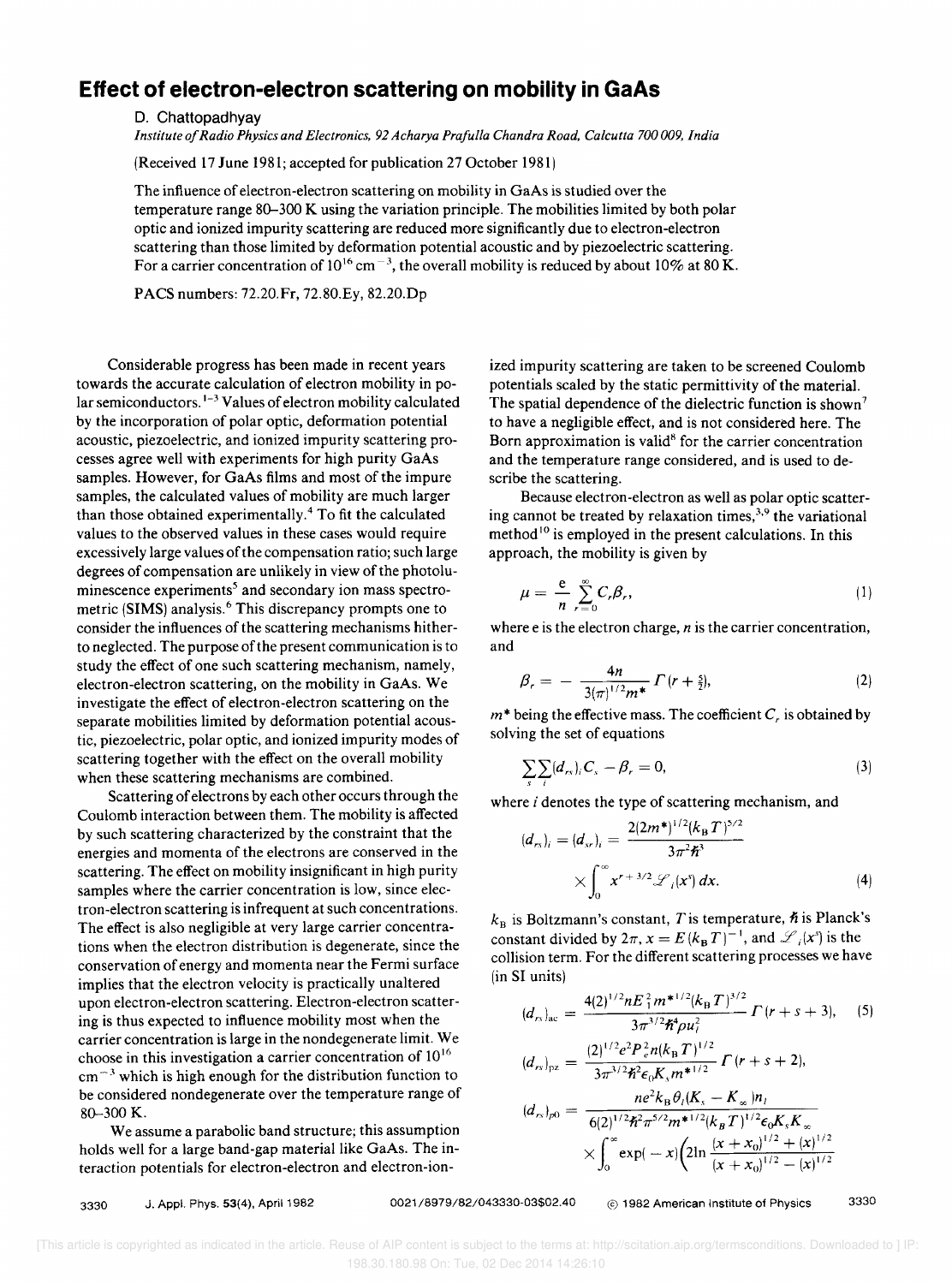$$
\times [x^{r+s+1} + (x + x_0)^{r+s+1}]
$$
  
+ 
$$
\left[ 2[x(x + x_0)]^{1/2} - (2x + x_0) \ln \frac{(x + x_0)^{1/2} + (x)^{1/2}}{(x + x_0)^{1/2} - (x)^{1/2}} \right]
$$
 (6)

 $x + 11$ 

$$
[x'(x + x_0)^s + x^s(x + x_0)^r]\bigg) dx, \tag{7}
$$

$$
(d_{rs})_{\text{imp}} = \frac{12(2)^{1/2} (\pi m^* k_B T)^{3/2} \epsilon_0^2 K_s^2}{\times \int_0^\infty x^{r+s} \exp(-x) \left[ \ln(1+b) - \frac{b}{1+b} \right] dx},
$$
\n(8)

where the subscripts ac, pz, po, and imp stand for deformation potential acoustic, piezoelectric, polar optic, and ionized impurity modes of scattering. In the above expressions  $x_0 = \theta_1/T$ ,  $b = 4k^2/\lambda_s^2$ , **k** is the Bloch wave vector  $\lambda_s$  is the inverse Debye screening length, *Pe* is the piezoelectric coefficient, and the other symbols have the same significance as in Ref. 3.

In the present case convergence is achieved by keeping terms up to  $r = 2$  in Eq. (1). For electron-electron scattering, the expressions for *d,s* up to this order have been developed



FIG. 1. Variation with temperature of factors by which mobilities due to various scattering mechanisms are reduced by electron-electron scattering. Curves 2 through 5 are for polar optic, deformation potential acoustic, piezoelectric, and ionized impurity scattering respectively. Curve 1 is for all the lattice and impurity modes of scattering treated jointly.

3331 J. Appl. Phys., Vol. 53, No.4, April 1982

by Appel. $9$  These are<sup>11</sup> (in SI units)

$$
(d_{rs})_{ee} = \frac{n^2 e^4}{24(m^* \pi k_B T)^{3/2} (\epsilon_0 K_s)^2} P_{rs} (\delta^2), \tag{9}
$$

where

$$
\delta^2 = \frac{\hbar^2 \lambda_s^2}{2m^* k_B T}
$$
 (10)

$$
P_{\rm ro} = P_{\rm os} = 0,\tag{11}
$$

$$
P_{11} = L_1(\delta^2),\tag{12}
$$

$$
P_{12} = P_{21} = (7/2)L_1(\delta^2) + L_2(\delta^2),
$$
\n(13)

$$
P_{22} = (77/4)L_1(\delta^2) + 7L_2(\delta^2) + L_3(\delta^2), \tag{14}
$$

and  $L_n(\delta^2)$  is the integral defined in Ref. 9. Equation (9) shows that  $(d_{rs})_{ee}$  depends on  $n^2$ ; electron-electron scattering thus assumes importance at large carrier concentrations. Also, in view of Eq.  $(11)$ , which is a consequence of the conservation of momentum in electron-electron collisions, the mobility would be infinite if there were no other scattering mechanism besides electron-electron scattering. Thus electron-electron scattering has to be jointly considered with lattice or impurity scattering processes.

Numerical results are obtained by assuming an effective mass of 0.07  $m_0$ ,  $m_0$  being the free mass of the electron. The values of the other relevant material parameters are taken from Ref. 3. The ratio between the mobility obtained with particular scattering mechanisms together with electronelectron scattering  $(\mu_{x + \text{ee}})$ , and that obtained with those mechanisms only  $(\mu_x)$  is plotted in Fig. 1 as a function of temperature. Absolute values of  $\mu_{x + \text{ee}}$  are shown in Fig. 2.

Electron-electron scattering is found to reduce the mobility. Being Coulombic in nature, its influence on lattice scattering mechanisms increases with decreasing temperature. The opposite is the case for ionized impurity scattering; electron-electron scattering affects the ionized-impurityscattering mobility more at higher temperatures. This is a consequence of the fact that ionized impurity scattering is also Coulombic. We treat the ionized impurity scattering here for uncompensated material. The factor by which the mobility limited by this scattering is reduced through. electron-electron scattering is a minimum in the limit  $\delta^2 = 0$ . Appel $^9$  estimates this minimum to be 0.58. In the present case this factor is larger, and decreases from 0.82 to 0.72 as the temperature rises from 80 to 300 K (curve 5, Fig. 1). This is a reflection of the fact that  $\delta^2$  is not sufficiently small, but decreases steadily from 0.16 to 0.011 with the increase of temperature over the range concerned.

Our calculations show that electron-electron scattering affects the mobilities due to polar optic and ionized impurity scattering more significantly than those due to deformation potential acoustic and piezoelectric scattering. Electronelectron scattering tends to randomize energy. Such scattering is therefore more effective for those processes in which the scattering rates strongly depend on electron energy. Dependence of the scattering rates on electron energy is stronger for polar optic and ionized impurity scattering than for the other scattering mechanisms considered. $1-3$ 

Figure I shows that, for a carrier concentration of 10<sup>16</sup>

[This article is copyrighted as indicated in the article. Reuse of AIP content is subject to the terms at: http://scitation.aip.org/termsconditions. Downloaded to ] IP: 198.30.180.98 On: Tue, 02 Dec 2014 14:26:10